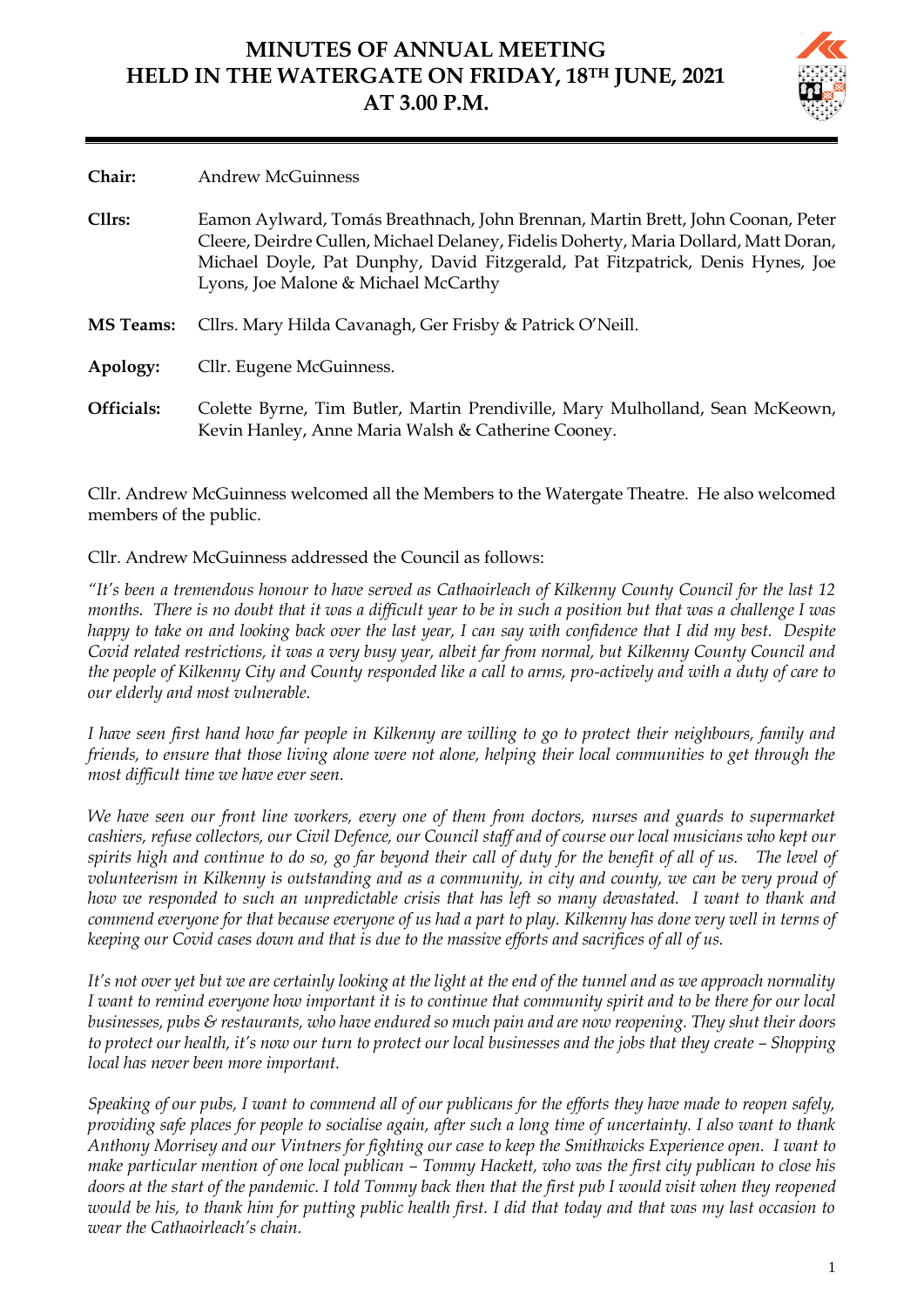*When I look back over the last 12 months there were many highlights.*

*We had a very Successful Yulefest festival which took place on a virtual platform and attracted great interest from all over the county.* 

*We had our First Kilkenny Day in October celebrating everything that is wonderful about Kilkenny city and county; our communities, our heritage, our environment, our commerce, our creativity, our food, our hospitality, our sport and above all, our people. We can look forward to Kilkenny Day 2021 taking place on 10th October.*

*We Rebranded and launched the new kilkenny.ie website, and as we reopen society this initiative will help us to attract visitors and investors to the county by raising awareness of the many outstanding attributes that make Kilkenny an ideal place to visit, shop, work, locate a business, live and raise a family.*

*The National Pride of Place Virtual Awards saw Castlecomer Discovery Park take top spot in the Community Tourism category and Callan Town Team came runners up in the Areas with a population between 2,000 and 5,000, and Clogh Community Group in the population between 300 and 1000 category. Ferrybank Allotment also received a nomination. I want to commend those communities for their outstanding work.*

*The First Citizens Forum was launched - The first-of-its-kind in the South East with an aim to bring Carlow, Kilkenny, Tipperary, Waterford and Wexford under one forum to address the structural challenges faced by the South East. It was a privilege to be part of that.*

*We Received* €4.3 million for Active Travel Projects - This will see a number of projects completed in the city *and county in 2021 and others planned for implementations in future years.*

*We launched the new online Interactive Grants Booklet - This allows us to reach more groups throughout the county who may not be aware of the various grants and community supports available.*

*During 2020, 183 new houses were provided by the Council through construction, acquisition and leasing. Housing developments delivered in 2020 included Breagagh Place in Piltown, Nuncio Road in Kilkenny City and Hoban Park in Callan. I was delighted to visit all of these projects along with our Municipal District Chairs and Chairperson of our Housing SPC.*

*Kilkenny retained its crown again in the Irish Business Against Litter Survey, a fantastic achievement that the people of Kilkenny can be very proud of.*

*Kilkenny County Council secured ISO accreditation - the world's leading Energy Management Standard for energy use and consumption.*

*A Total of €140,000 was awarded in Amenity Grants to 181 Resident Associations, Tidy Towns Groups and Community Organisations across County Kilkenny. These groups deserve every penny and more for the tireless work they carry out for the betterment of their own local areas.*

*We were allocated almost €16.8 million in funding for roads this year which will enable us to carry out improvement works right across the City and County with some additional specific funding grants allocated for bridge rehabilitation works, specific improvement grant and safety improvement works. I Welcome this*  investment as it will go a long way to improving and maintaining the quality road network that is so important *to Kilkenny business and tourism.*

*The last year has shown the important role that amenities have played in our physical and mental wellbeing and has seen a significant increase in the number of people using our walking routes, cycle tracks, parks and other amenities to exercise and keep fit, while having regard to guidelines on social distancing. In that regard, funding of €113,291 for six Kilkenny projects was allocated.*

*I visited many of our Rural Regeneration/Town & Village renewal projects including the Fair Green Project in Callan, the Ballyhale to Knocktopher Footpath, Thomastown Recreational Park and the square in Castlecomer that was upgraded to facilitate social distancing measures.*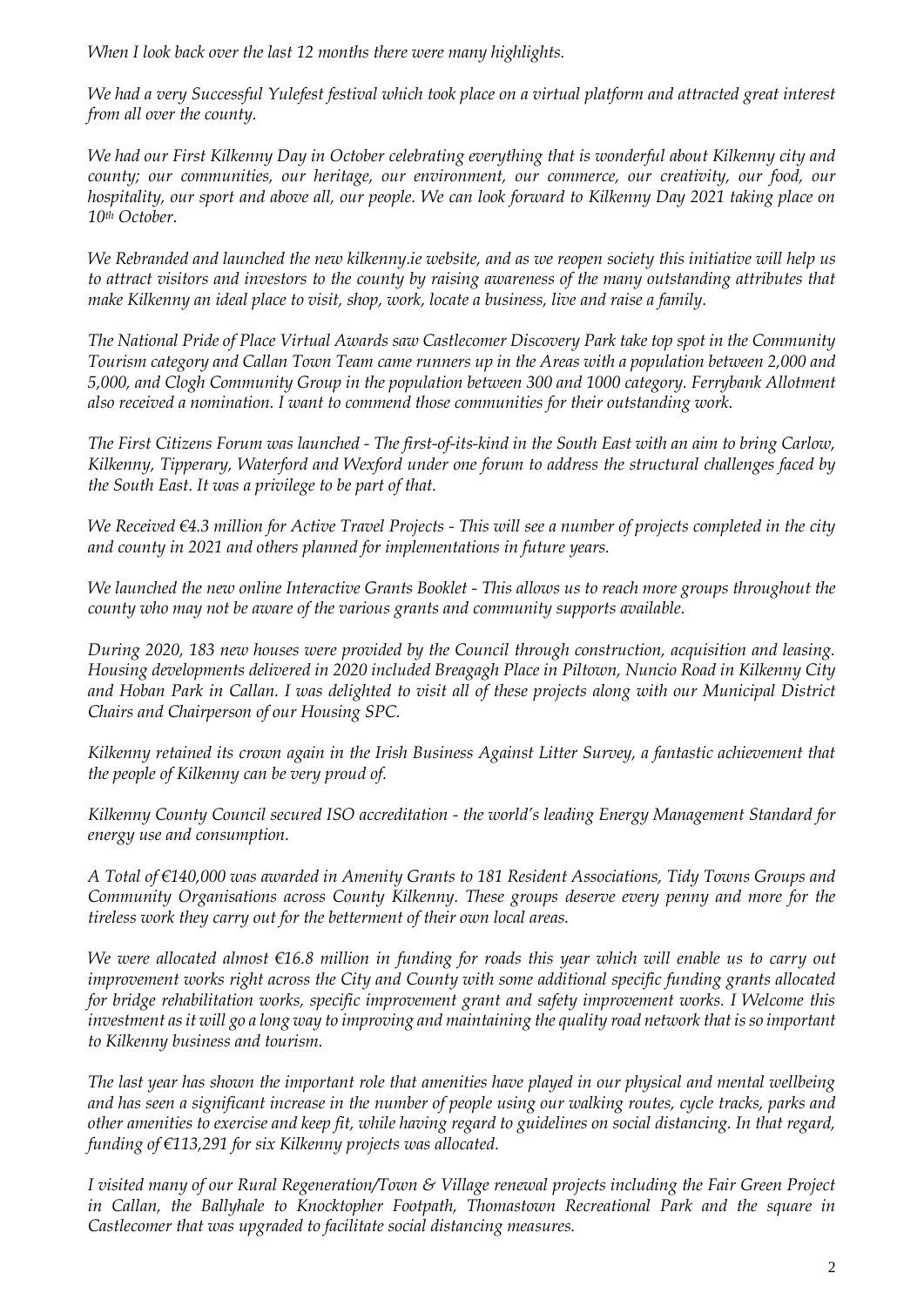*The list is long and if I were to go through it all we would be here all day.*

*I want to commend our Council Staff and Executive and the Elected Members for making hard decisions in order to create safe streets for our shoppers and local businesses. I want to particularly mention our Civil Defence Team who's volunteers completed 350 COVID-19 related duties, giving 2,112 hours of time and effort, packing and delivering 340 care boxes to the elderly, children with disabilities and vulnerable families, 100 medical transports to hospitals, doctors and COVID Assessment Units and administrative support to the Irish Blood Transfusion Service for 5 weeks.*

*I want to thank the Taiwanese Embassy for donating large quantities of PPE to us on two occasions this year. I delivered those donations to community hospital facilities and nursing homes throughout the county.*

*One of the greatest highlights for me this year was the music and entertainment that we provided to our nursing homes from a safe distance. To see the smiles on the faces of the residents, after they have endured so much, was heartwarming. There is no doubt that music is a universal language that gives us positivity, comfort and hope when we are at our lowest. I ask all of you to think of that and remember how our local musicians have helped us through the last 18 months – I ask you to join with them next week when they peacefully protest the fact that they have been left behind in terms of supports. I will certainly be there.*

*Of course, opening the impressive Butler Gallery and our long awaited Skate Park and Riverside Gardens were special occasions that I'm grateful to have participated in along with representing the elected members unveiling the Thomas Woodgate Memorial and acknowledging our War Dead among many other occasions.* 

*I want to thank former Mayor John Coonan and commend him on a great year. We worked very well together and that is exactly how it should be.* 

*I want to thank our Council staff for all the great work that they do on our behalf every day. I want to thank Tom and Kay at the front desk who always had something positive to say every time I walked through the door, Brenda, Catherine and Teresa for their great support, Deirdre and Mark for their videos and photography, our CE Collette Byrne for her support throughout the year.*

*I want to say a special thank you to Catherine Cooney, Anne Maria Walsh and Tim Butler for going above and beyond to facilitate me, I will be forever grateful for your friendly support and for making this year very enjoyable – we are lucky to have all of you.*

*Lastly, I want to thank you, the Elected Members - I'm very grateful to all of you for giving me the opportunity to represent you and the people of Kilkenny City and County as Cathaoirleach.* 

*The support you have all given me, the messages after meetings, the phone calls of support and the friendly advice is very much appreciated. We may be elected as politicians representing different political parties and none, but this year I have experienced nothing but great comradery and friendship and I know too well that everyone on this Council puts their heart and soul into their work and we all share the common desire to always do what is right for Kilkenny and the people we represent.* 

*All of the fantastic projects that I have listed and lots more, are driven by all of you and you should all be deeply proud of your work on behalf of the people of Kilkenny.*

*I will finish by thanking my family for their unwavering support and the people of Kilkenny City and County for their warm welcome wherever I went.* 

*I look forward now to representing you as Mayor of Kilkenny City."*

## **Item 1: Election of Cathaoirleach**

Cllr. Michael Doyle proposed Cllr. Fidelis Doherty as Cathaoirleach for the coming year. He referred to Cllr. Doherty's career in politics since 2009. He referred also to her outstanding contribution to her community since she came to live in Glenmore. She has been involved in many organisations and is very hardworking. She is a member of ETB, Watergate Theatre, Audit Committee, Animal Welfare Committee and more. He said she brings a wealth of experience to the role of Cathaoirleach.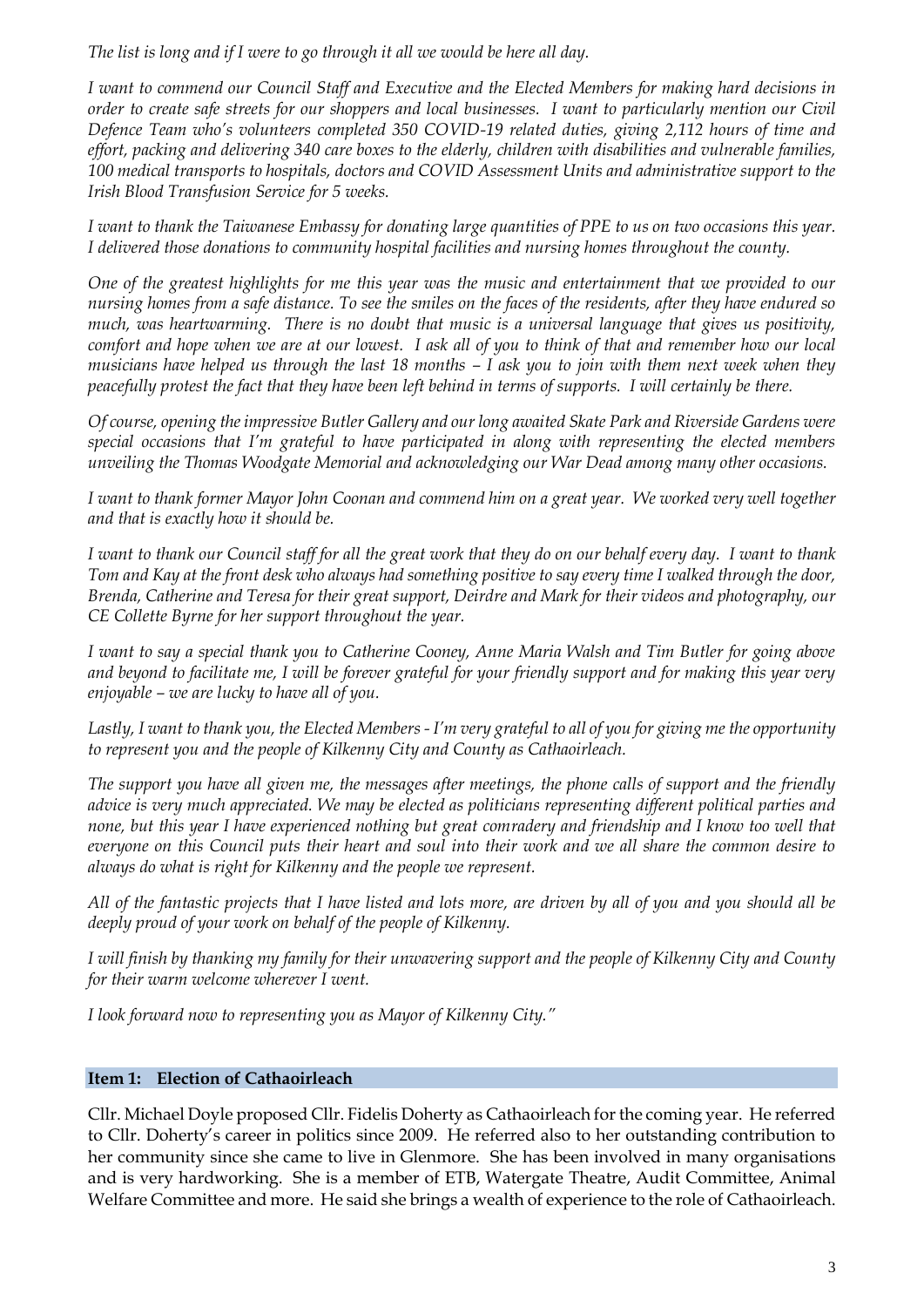Cllr. Pat Dunphy seconded the proposal of Cllr. Fidelis Doherty as Cathaoirleach. Cllr. Dunphy referred to Cllr. Doherty's work in the Piltown Municipal District and that she is the first female to be proposed as Cathaoirleach from the Piltown Area. She is very efficient and hardworking and will do her county proud.

Cllr. McGuinness asked for any other proposals. As there were no other proposals Cllr. Andrew McGuinness declared Cllr. Fidelis Doherty to be elected as Cathaoirleach of Kilkenny County Council and invited her to take the Chair and Chain of Office.

Cllr. Fidelis Doherty addressed the Council as follows:

*"I would like to sincerely welcome everyone here today to the Annual Meeting of Kilkenny County Council 2021, my fellow Elected Members, members of the public and media.*

*At the outset I wish to thank my fellow Councillors for putting your trust in me to carry out the role of Cathaoirleach for the next twelve months. In particular, I thank my proposer Cllr. Michael Doyle and my seconder Cllr. Pat Dunphy.*

*Thank you both.*

*I would like to pay tribute to the outgoing Cathaoirleach, Cllr. Andrew McGuinness and congratulate him on his year representing the Council particularly during this difficult pandemic time. I thank him for his contribution to all the activities and advancements throughout the County during the year. He has set a very high standard for me to follow but I intend to do all I can to ensure that the next twelve months are productive and fruitful. I look forward to working and representing our County with you as Mayor of Kilkenny City and also Cllr Dunphy & Doyle as recently elected Chairs of Municipal Districts.*

*On this special day as your new Cathaoirleach, it is an honour for me to have my parents Jim and Mairead O' Mahony from Rathmacknee, Killinick, Co. Wexford present with me - my father Jim is Kilkenny born and raised and since 1959 lives in Wexford. And also, my sister Orna.* 

*I am particularly proud to welcome my own family - my husband Andrew and our family Ben, Rory and Katie and also the special people in their lives – you're all very welcome and I'm so happy that you're here today with me… and loyal supporters of mine down through the years, Eily Roche, Kathleen Cody, Donie Aylward and Michael Aylward. You along with many others have travelled the highways and byways across the parishes of south Kilkenny with me. I would like to remember Willie Walsh of Busherstown, Glenmore who isn't with us today but who has always been there for me with some great advice and guidance.* 

*I cannot let this day past without remembering a neighbour of ours in Ballyfacey, Glenmore who would have only loved to be here on this special day, my friend Matty Aylward who passed away in March, 2013. He loved all things political … be it breaking news stories local or national, local elections, or general elections or European elections, bye elections, referendums or Presidential elections. Matty had his own thoughts and predications and was never too far astray in the eventual outcomes.*

*I was elected on my first attempt in June 2009 and I wish to thank everyone who supported me then and who continued to support me in the Local Elections of May 2014 and again in May 2019. I thank the Glenmore Fine Gael Branch for their support and nominations on each occasion.*

*On my decision to contest for a seat in local government in June 2009, I was to follow in the footsteps of my father's father, my late grandfather Phil Mahony of Viper, Kells, Co. Kilkenny who was elected on the 25th August 1942 for the Thomastown Area. He was elected to Dáil Eireann in the General Election of 1943 and was subsequently re-elected to Kilkenny County Council on the 20th September 1950. Sadly, he passed away in April 1972.*

*This got me thinking …. As to what age was he when he was first elected to Kilkenny County Council. When I did the maths, I discovered he was the very same age as me when I was first elected ….*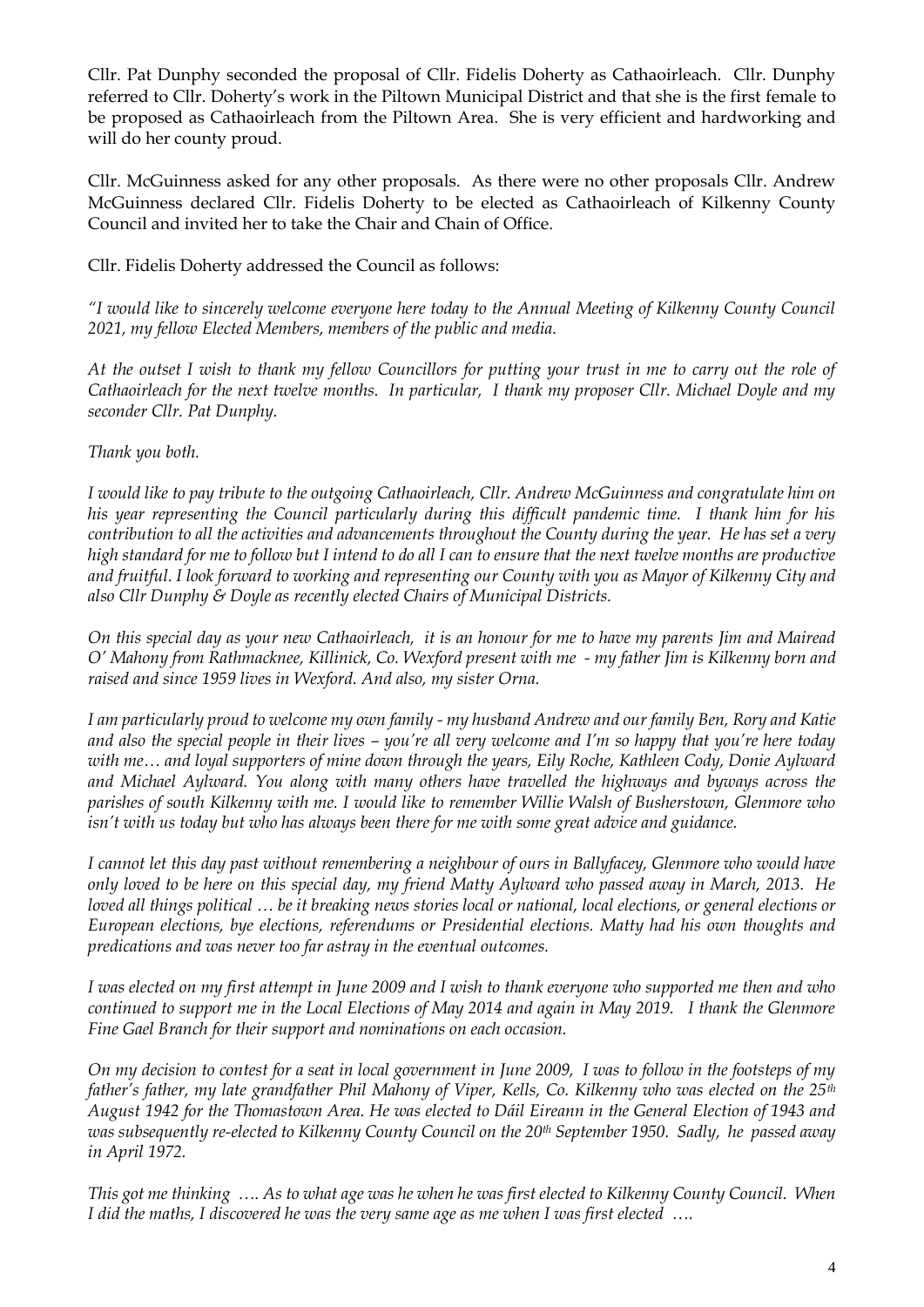*I am delighted as your chair to welcome all the exciting projects that are been delivered or in the pipeline by the Council. I will offer support to all in reaching all the milestones to ensure that Kilkenny benefits from any funding to achieve our ambitious plans to make our County a better place for people to live, work and visit.* 

*I am looking forward with confidence to the year ahead. But I am conscious that for our meetings to be efficient and effective, I will need the support of my fellow members. I am determined to chair our monthly meetings fairly but firmly. We are all bound by the democratic mandate which we received from our electorate, and we are also bound by a code of conduct in this chamber in relation to the standard of contribution and debate. Our meetings are governed by our self-adopted standing orders, and I am asking all members to adhere to the standards which we set for ourselves. I intend to ensure that every member is given full opportunity to contribute to each meeting, and I intend to get through each monthly agenda as efficiently as possible.*

*I am conscious that we have set ambitious targets for developments in all of our service areas and I don't intend to speak about all of the projects which are covered in various policy documents.* 

*I am particularly pleased to see in my own area progress on the Waterford to New Ross Greenway, the South East Greenway incorporating the Kilkenny Greenway. I will watch with interest the works that have commenced and will hopefully see people using it during my term of office. I would hope that the south of the County will see the creation of additional jobs in providing services and facilities for those using and enjoying a much need amenity.* 

*Since I became a member of the Council in 2009, the development of the Abbey Quarter in Kilkenny has been an ambition for the regeneration of that strategic area in the centre of Kilkenny City. Despite delays and setbacks, it is great to see the completion of the Riverside Garden and the Skate Park after so many years. It is apparent from the use of these amenities over the last month that this is a very welcome addition to the City's offer. I will support further developments in this area and look forward to the completion of the Brewhouse and public realm in Horsebarrack Lane. In particular, I look forward to the commencement of the new Library in the former Mayfair building. The importance of the Library Service has been very evident over the years and was very valuable during the last 18 months for the support and interaction with our elderly people cocooning.* 

*There are many, many capital projects in the pipeline in Housing, Roads, Amenities, Public Realm, Parks etc - there are so many that it is impossible to refer to them all. I acknowledge all the work of the staff and Members in progressing these projects through design, planning and construction.* 

*Housing is a necessity for every one of us and it is great to see the number of projects been undertaken by the Council to deliver much needed accommodation for those in most need. We will always require more and this will be a challenge to ensure that all have accommodation that suits their need.* 

*In the area of Roads, there is also a very ambitious programme to improve our road network and it is heartening to see the Council securing much needed grants to deliver an improved local and regional road network to protect all our road users.* 

*The development of our national routes and in particular our connections to other major urban centres will facilitate economic development in Kilkenny and the South East. It is noted that Kilkenny County Council staff will advance the design work on N24 Waterford to Cahir Scheme and N25 Glenmore to Waterford Scheme and I will look forward to the advancement of these schemes in my own area.* 

*The development of the infrastructure in the Breaghagh Valley will enable growth in that area of the City and I would hope to see the construction of the proposed schools and private housing commence during the next 12 months.* 

*It is a great honour to acknowledge the huge work that went into the New Ross By Pass and the beautiful iconic bridge which has been completed across the river Barrow. Today it has won a prestigious international award for engineering excellence and design.*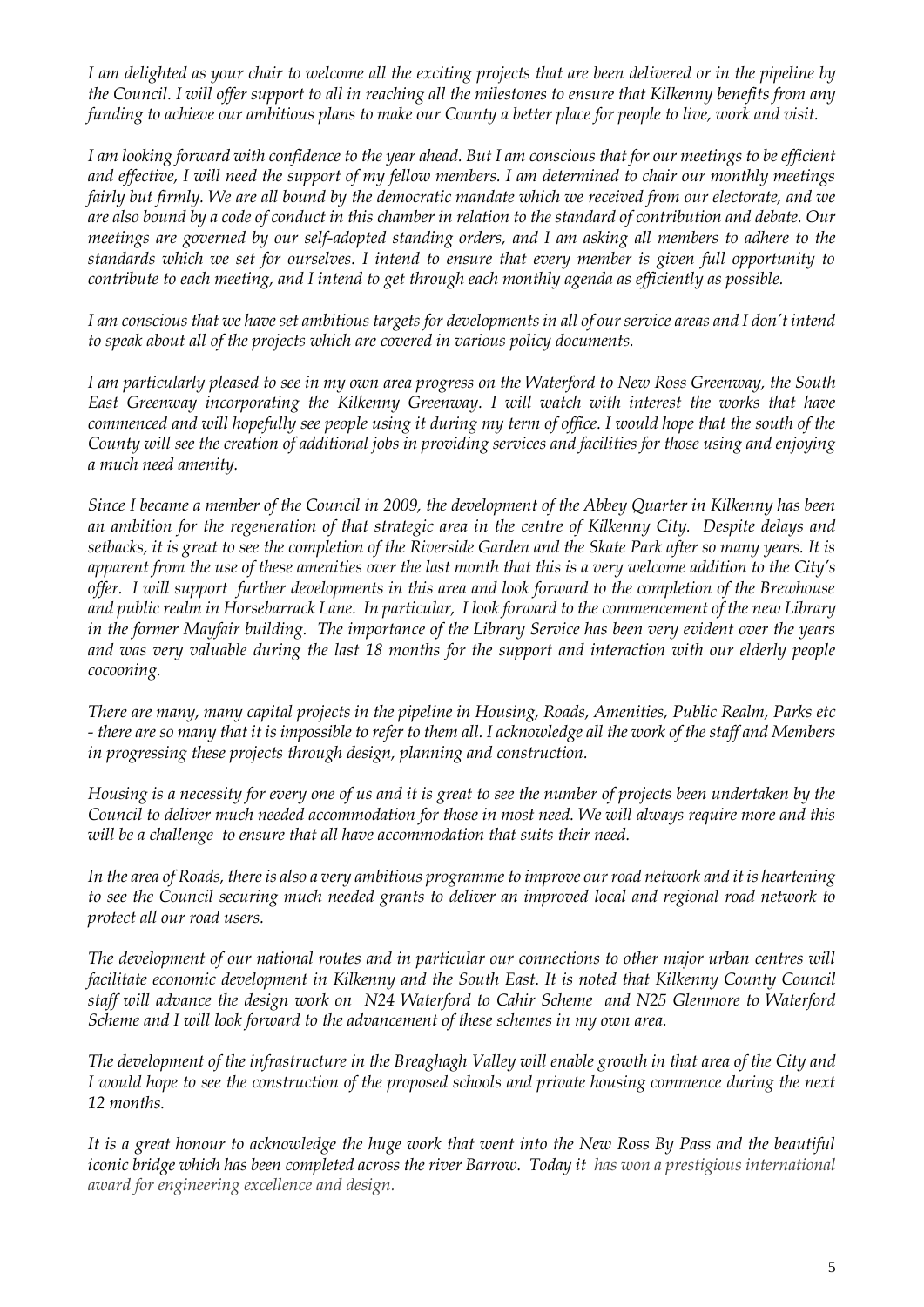*The International Association for Bridge and Structural Engineering said the bridge is "a landmark structure" that has pushed the boundaries for the span of a "concrete extrados bridge". The association is a scientific and technical group with members in 100 countries, was founded in 1929 and has its seat in Zurich, Switzerland.*

*I feel very strongly about personal road safety …. Can I please ask, plead with the driving public to please slow down when driving our roads and to note that there are people sharing and using that space …… and with many more people walking, jogging and cycling …. And by the same token can I please ask that people walking, or jogging or cycling to please wear hi vis jackets at all times, be it day or night …. You can't presume that you are seen ….My thoughts and prayers are with all those families who have lost loved ones and those who have been seriously injured in traffic accidents.* 

*As I speak here today, there are so many things I would like to refer to but time does not allow. I wish to acknowledge the work of all communities who work tirelessly to develop their own areas and to all those who do this voluntary. There are too many areas to mention when you consider all the grant schemes available to assist in funding – CLAR, Town & Village Renewal, Amenities Grants, Arts Grants, Creative Ireland etc. I would sincerely hope that I will have an opportunity to acknowledge the great work done by so many communities during my term of office. We look forward to returning to some form of normal living.*

*Kilkenny's reputation is positive and is the result of good decision making by this and previous Council's and it is up to this Council to preserve and enhance that reputation.*

*In November 1984, I came to live in Glenmore and from early days became involved with many groups and committees - such as the Glenmore Parish Committee, the Glenmore ICA, the choir in St. James Church, past member of Ballyfacey National School Board of Management, Kilkenny Citizens Information Service based in Glenmore Hall along with Tom Ryan and Jackie Hennessy, Glenmore GAA Juvenile and camogie club committees, Eigse Slieverue Committee member, Glenmore Rural Development Group, St. Moling's Well Committee, the Glenmore Rural Graveyard Group, Glenmore Tidy Towns, Listerlin Tidy Towns , Glenmore Men's Shed. I enjoyed and continue to enjoy that great interaction with local communities and to offer support and help to them and working with them to achieve their aims and goals for all our communities.*

*Today, I wish to thank all the many volunteers of the county who give, and who have given so very generously of their time, effort and commitment to their respective communities and none more so than since the arrival of the Corona virus.* 

*Where would we be as a community without such great people - I would like to give a special mention to the Glenmore Golden Club and to the ladies who provide lovely opportunities to bring together our parish's senior citizens. I'm sure they, like others are very much missing these get togethers and the chat and the banter …. Hopefully life as we know it will return to some normality.* 

*Today I would like to acknowledge all the Tidy Towns Groups, families, individuals and all voluntary people who did and have done litter picking and who have cleared our county's roads of vast amounts of discarded items and all types of material. ….. While it is not pleasant work, all of you are brilliant and your efforts made such a difference. ….. Shame on those who day on day just feel it's ok to roll down their car window and toss out all kinds of recyclable items and plastics.* 

*Can I take this opportunity to say thanks to Kilkenny County Council and the Environment Section and all the staff who do such good work in keeping our County clean. It is very much appreciated.*

*Since the onset of COVID, all of us have appreciated what we have in our own County, we have all enjoyed been able to go out and just enjoy the simple pleasure of a walk around. Our eyes have been open to all the facilities which are on our doorstep such as Woodstock, Castlecomer Discovery Park, Silare Wood, Clonassy Falls, Motte Park, Linear Park walks and Tory Hill etc. The Council is continuing to improve and develop more amenities for us and for visitors to enjoy also.* 

*I look forward to the easing of restrictions with hope and that we can then support our businesses and cultural amenities. It has been a very difficult year and half for all of these businesses. As people enjoy their staycation in Kilkenny, I would encourage all to visit the Medieval Mile Museum, Butler Gallery, Rothe House, Kilkenny*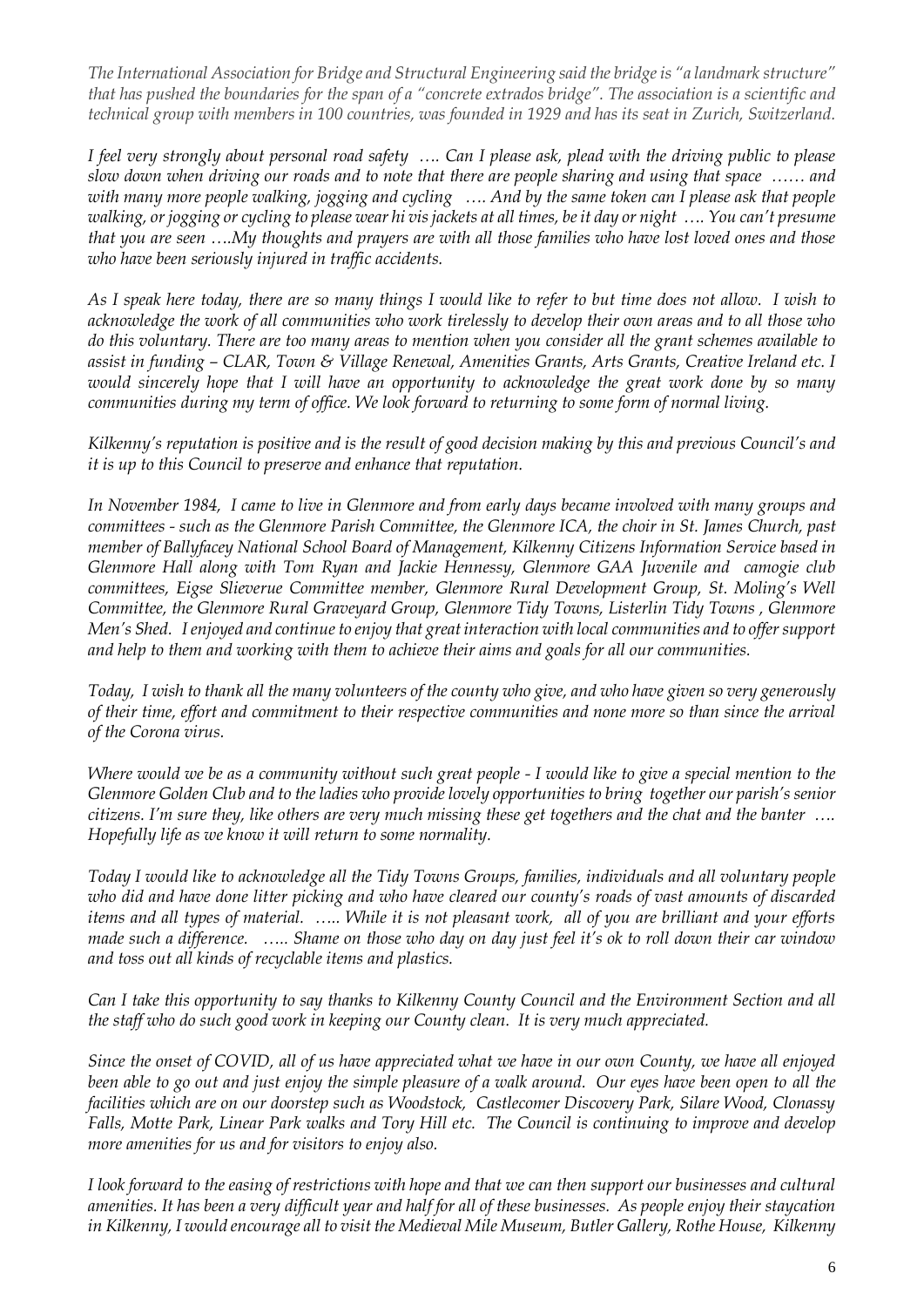*Castle in Kilkenny City and to take an adventure into the County and visit the many tourist attractions in our towns and villages, such as Woodstock Gardens, Castlecomer Discovery Park, Kells Priory and many more too many to mention. There is so much to explore in Kilkenny and I encourage all of us to promote every part of our County and support businesses across the county. Overnight visitors will be welcomed with open arms.*

*I acknowledge the creativity that County Kilkenny has to offer in crafts, festivals, food producers and artisan food people etc, these all need our support now. Cartoon Saloon has kept Kilkenny on the international stage and it was disappointing that an Oscar did not come home to Kilkenny. We will continue to promote Kilkenny as the Cultural Capital of Ireland.* 

*Today as first citizen of Kilkenny, I would like to extend an invitation to everyone … it's a simple little ask really that I'm sure will brighten up the day for the cocooner …. Can I invite everyone to write a hand written note to a friend, or a family member or relative or someone you haven't seen or spoken to for some time … some people have been unable to meet/connect with family, friends or any person since the pandemic. And at the same time, you're supporting An Post …. And don't forget … the regular stamp is now €1.10.* 

*Finally - a huge word of thanks to all the frontline workers, all the medical personnel in healthcare settings, all the carers who look after those who need care in their own homes, all the retail and shops staff who have looked after us all throughout the pandemic …. Thank you so much.* 

*In conclusion…. I would like to thank my family… my husband Andrew and our family Ben, Rory and Katie.*

*They too have travelled the road with me since June 2009 … their words of advice and sometimes caution are always noted and taken on board …. Today I say a sincere thank you.* 

*I would like to wish the incoming Leas Cathaoirleach the very best in their posting and I look forward to working with him.*

*I can assure you that I will work hard as Cathaoirleach and I look forward to working with the Members, Colette Chief Executive and the Executive and all the Council staff. I will represent and promote our County on your behalf."*

## **Item 2: Election of Leas Cathaoirleach**

Cllr. Peter Cleere proposed Cllr. Michael McCarthy as Leas Cathaoirleach. He referred to his years of service as a Councillor since 2009 and his recent role as Chairman of the Castlecomer Municipal District. He spoke on how Cllr. McCarthy gets his work done quietly.

Cllr. Andrew McGuinness seconded the proposal of Cllr. Michael McCarthy as Leas Cathaoirleach. He referred to the importance of this role as a support to the Cathaoirleach.

Cllr. Fidelis Doherty called for any other proposals. As there were no other proposals Cllr. Fidelis Doherty declared Cllr. Michael McCarthy to be elected as Leas Cathaoirleach. Cllr. Doherty invited Cllr. Michael McCarthy to come forward and take his Chain of Office.

Cllrs. Peter Cleere, Andrew McGuinness, Tomás Breathnach, Maria Dollard and Michael Doyle congratulated Cllr. Fidelis Doherty and Cllr. Michael McCarthy on their election as Cathaoirleach and Leas Cathaoirleach and offered the support of all Members for the coming year.

Ms. Colette Byrne, Chief Executive congratulated Cllr. Fidelis Doherty on her election as Cathaoirleach. She wished her well in her role as First Citizen of Kilkenny. The Executive and staff look forward to working with you and the Council as we work through these challenging times and progress the many projects you referred to in your address. She assured her of the support of all staff and hoped she will have an enjoyable year. She said that the support of her family and party colleagues will also be needed.

Ms. Colette Byrne congratulated Cllr. Michael McCarthy as Leas Cathaoirleach and wished him well.